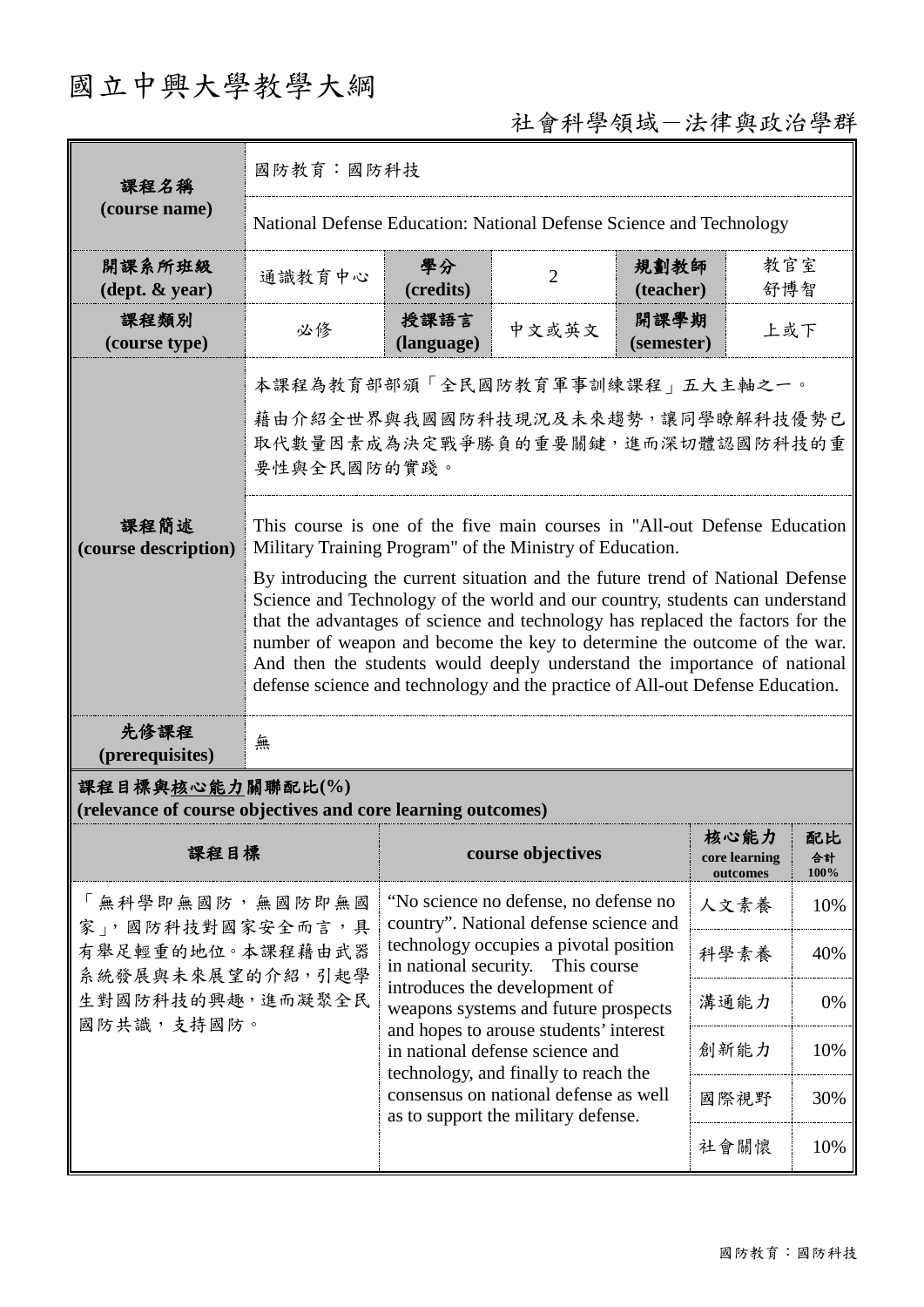### 課程目標之教學方法與評量方法

**(teaching and assessment methods for course objectives)**

| $($ reaching and assessment includes for course objectives)                   |                         |                                                                            |  |  |  |  |
|-------------------------------------------------------------------------------|-------------------------|----------------------------------------------------------------------------|--|--|--|--|
|                                                                               | 教學方法 (teaching methods) | 學習評量方式 (evaluation)                                                        |  |  |  |  |
| 一、講授<br>二、討論<br>三、測驗<br>四、報告                                                  |                         | 一、期中評量30%<br>二、期末評量30%<br>三、書面報告(學習單) 20%<br>四、平時成績20%(口頭報告、出席率及課堂<br>參與度) |  |  |  |  |
| 授課內容 (單元名稱與內容、習作 / 考試進度、備註)<br>(course content and homework / tests schedule) |                         |                                                                            |  |  |  |  |
| 第一週                                                                           | 緒論                      |                                                                            |  |  |  |  |
|                                                                               | 一、科技意涵                  |                                                                            |  |  |  |  |
|                                                                               | 二、國防科技與戰爭               |                                                                            |  |  |  |  |
| 第二週                                                                           | 我國國防科技發展現況介紹            |                                                                            |  |  |  |  |
|                                                                               | 一、國軍自製武器                |                                                                            |  |  |  |  |
|                                                                               | 二、外購武器                  |                                                                            |  |  |  |  |
|                                                                               | 第三週 軍兵種簡介:陸軍、海軍、空軍      |                                                                            |  |  |  |  |
|                                                                               | 第四週 武器系統介紹:陸上載具         |                                                                            |  |  |  |  |
|                                                                               | 裝甲車輛                    |                                                                            |  |  |  |  |
| 第五週                                                                           | 武器系統介紹:陸上載具             |                                                                            |  |  |  |  |
|                                                                               | 火砲裝備                    |                                                                            |  |  |  |  |
| 第六週                                                                           | 武器系統介紹:海上載具             |                                                                            |  |  |  |  |
|                                                                               | 一、航空母艦                  |                                                                            |  |  |  |  |
|                                                                               | 二、航空母艦艦載機               |                                                                            |  |  |  |  |
|                                                                               | 第七週 武器系統介紹:海上載具         |                                                                            |  |  |  |  |
|                                                                               | 一、作戰艦艇<br>二、輔助艦艇        |                                                                            |  |  |  |  |
| 第八週                                                                           | 武器系統介紹:空中載具             |                                                                            |  |  |  |  |
|                                                                               | 一、戰鬥機                   |                                                                            |  |  |  |  |
|                                                                               | 二、戰鬥攻擊機                 |                                                                            |  |  |  |  |
| 第九週                                                                           | 期中考                     |                                                                            |  |  |  |  |
| 第十週                                                                           | 武器系統介紹:空中載具             |                                                                            |  |  |  |  |
|                                                                               | 一、其他軍機                  |                                                                            |  |  |  |  |
|                                                                               | 二、直升機                   |                                                                            |  |  |  |  |
|                                                                               | 三、無人機                   |                                                                            |  |  |  |  |
| 第十一週 飛彈科技與反飛彈武器系統                                                             |                         |                                                                            |  |  |  |  |
|                                                                               | 一、彈道飛彈與巡弋飛彈             |                                                                            |  |  |  |  |
| 二、空對空飛彈                                                                       |                         |                                                                            |  |  |  |  |
| 三、空對面飛彈                                                                       |                         |                                                                            |  |  |  |  |
| 第十二週 飛彈科技與反飛彈武器系統                                                             |                         |                                                                            |  |  |  |  |
| 一、面對空飛彈                                                                       |                         |                                                                            |  |  |  |  |
| 二、面對面飛擔                                                                       |                         |                                                                            |  |  |  |  |
|                                                                               | 三、飛彈防禦系統                |                                                                            |  |  |  |  |
|                                                                               | 第十三週 資訊作戰               |                                                                            |  |  |  |  |